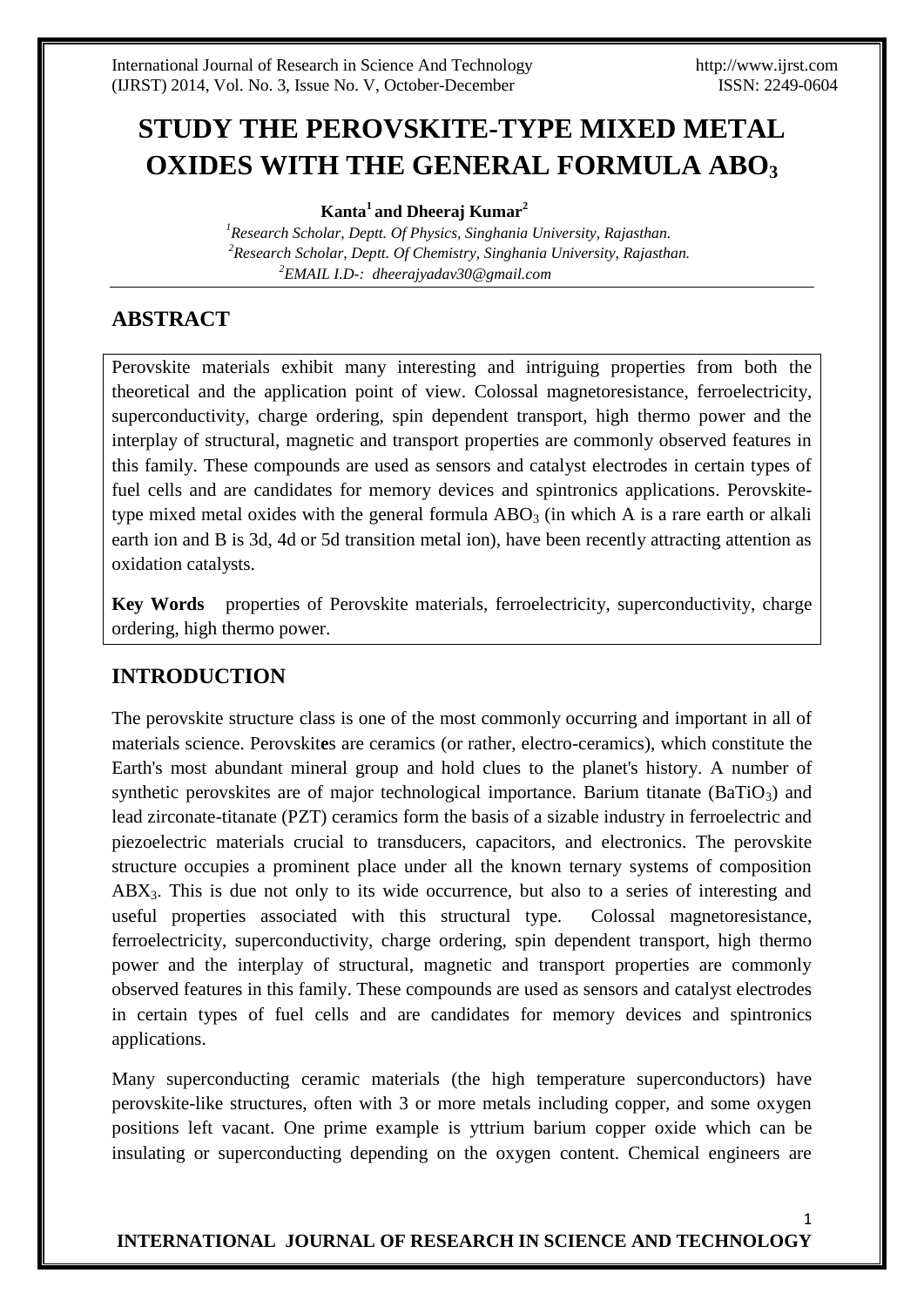considering this material as a replacement for platinum in catalytic converts in diesel vehicles Important properties of perovskites for their catalytic applications include the stability of mixed and unusual valence states of the transition metal ions in their structure, the presence of defect sites, and the high mobility of oxygen ions. Substitution in both the A and B sites changes the composition and symmetry of the perovskite and can affect the stability of different valence states of the metal cations. Furthermore, substitution with ions of a different valence can create cation or anion vacancies, which have a major influence on the catalytic behavior of these materials. Finally, when compared to noble metal-based catalysts, perovskites have better thermal stability, are less sensitive towards poisoning by sulfur, phosphorus and halogens, and are less expensive.

#### **REVIEW OF LITERATURE**

In the literature of physics, the Perovskite properties constitute an important area of research. Due to the increasing technical importance of several perovskite-type materials, a number of books, monographs and review articles on different aspects of their structural characteristics and properties have been published in recent years and the pertinent sections. So it becomes very difficult to summarize the available information in a reduced space such as that available here. At present, environment-friendly and efficient technologies are doing put into practice at an ever increasing rate and for their adequate implementation; new, advanced materials are needed. Lanthanum chromate  $(LaCrO<sub>3</sub>)$  and related materials find applications in fuel cells and high-temperature electric heaters. Perovskite materials exhibit many interesting and intriguing properties from both the theoretical and the application point of view.

### **MATERIAL AND METHOD**

The ideal  $ABO<sub>3</sub>$  perovskite structure is cubic (space group Pm\_33m) and is composed of a three-dimensional network of vertex-sharing BX6 octahedra. The A-site cation fills the 12 coordinated cavities (cuboctahedra) of the three-dimensional network. This structure is very flexible and it can accommodate most of the metallic elements of the periodic table. Depending on the ionic radii of A and B, octahedral are tilted, thus reducing the volume of the cuboctahedron until it fits the size of the A cation. Tilting of octahedra reduces the symmetry of structure. Analysis of perovskite-related structures has shown that in many cases the BX6 octahedra aredistorted, which may be a cause for the reduction of symmetry by itself. There are many ways in which the octahedra can tilt and distort, each leading to a different symmetry. The highly versatile  $ABX_3$  perovskite crystal structure is formed by the B cations filling 25% of the octahedral holes in the cubic close-packed  $AX_3$  array. In the ideal cubic structure, each a cation is coordinated to twelve X anions and each B cation is coordinated to six X anions. An example of the ideal cubic structure is shown in Figure 1. The substitution of different atoms into the A and B positions is possible if they are of similar size to A and B respectively, and total equivalent oxidation state.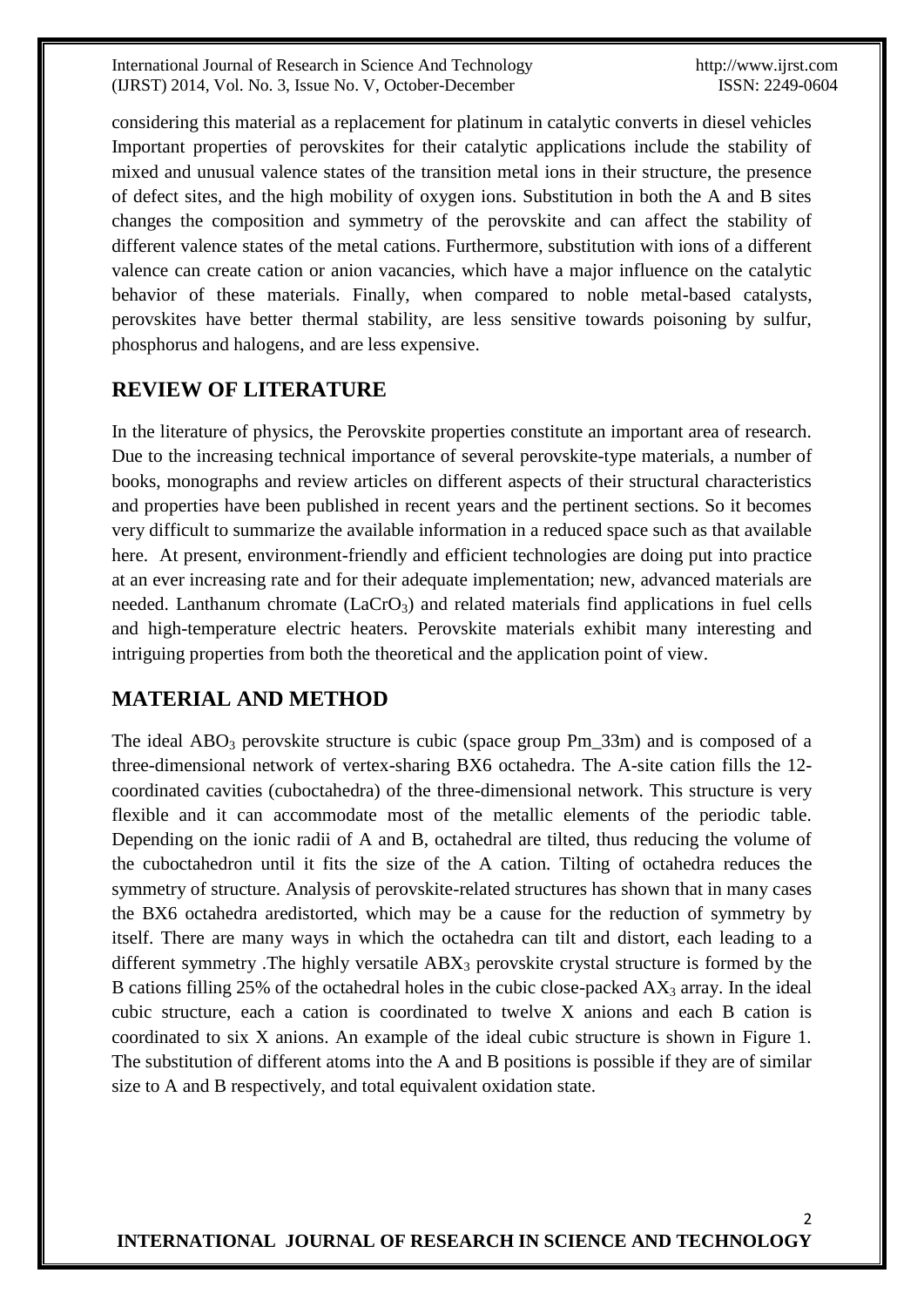

**Figure 1**: An ideal cubic perovskite SrTiO<sub>3</sub> with Pm-3m symmetry.



**Figure 2:** A distorted perovskite SmNiO<sub>3</sub> with orthorhombic symmetry.

Most perovskite structures are distorted and do not have cubic symmetry. Common distortions such as cation displacements within the octahedra and tilting of the octahedra are related to the properties of the A and B substituted atoms. Factors that contribute to distortion in the structure include radius size effects and the Jahn-teller effect. The  $SmNiO<sub>3</sub>$  structure shown in Figure 2 is a distorted perovskite with orthorhombic symmetry. The distortions exhibited by perovskites as a consequence of cation substitution can be used to fine tune and adjust properties of interest. A few of the physical properties of interest in various perovskite systems include conductivity, dielectrics, and colossal magnetoresistance. The following subsections contain examples of perovskite type structures and explanations of their properties and relations to the ideal perovskite structure.

### **RESULT AND DISCUSSION**

A minor accessory mineral, formula  $CaTiO<sub>3</sub>$  occurring in basic rocks. Perovskite has given its name to a large family of materials, synthetic and natural, crystallizing in similar structures. The crystal structure is ideally cubic, with a framework of corner-sharing octahedra, containing [titanium](http://www.answers.com/topic/titanium) (Ti) or other relatively small cations surrounded by six oxygen (O) or [fluorine](http://www.answers.com/topic/fluorine) (F) anions. Within this framework are placed calcium (Ca) or other large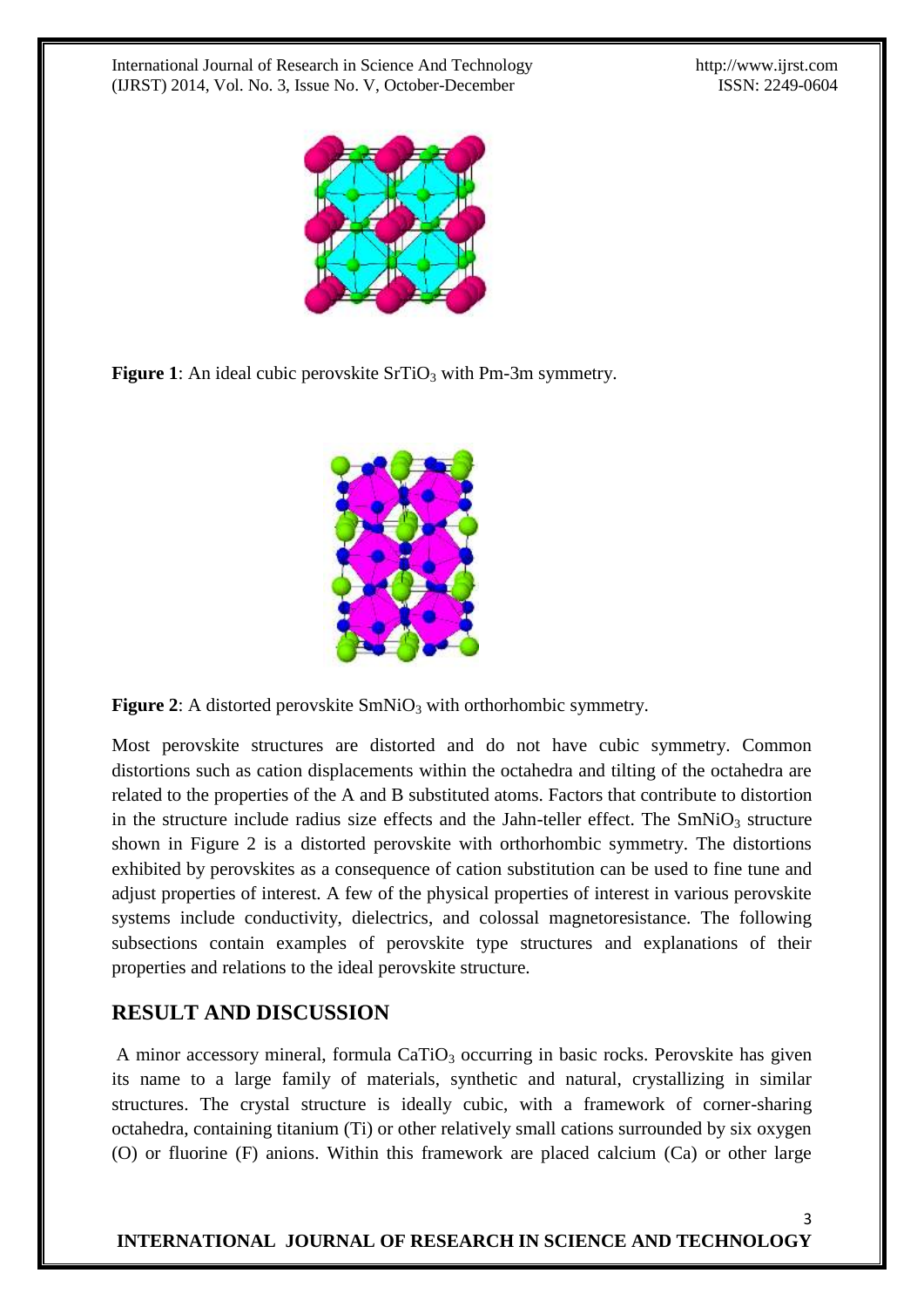cations, surrounded by twelve anions. Tilting of the octahedra and other distortions often lower the symmetry from cubic, giving the materials important [ferroelectric](http://www.answers.com/topic/ferroelectric) properties and decreasing the coordination of the central [cation.](http://www.answers.com/topic/cationic) This flexibility gives the structure the ability to incorporate ions of different sizes and charges. Substitution of [niobium](http://www.answers.com/topic/niobium) (Nb), [cerium](http://www.answers.com/topic/cerium) (Ce), and other rare-earth elements in natural calcium titanate  $(CaTiO<sub>3</sub>)$  is common and can make perovskite an ore for these elements.

The atomic arrangement for  $\text{ABO}_3$  perovskite structure was first found for the mineral perovskite CaTiO<sub>3</sub>. It was earlier thought that the CaTiO<sub>3</sub> unit cell could be represented by Ca (A) ions at the corners of a cube with Ti (B) ions at the body center and oxygen ions at the center of the faces. This simple cubic structure is called perovskite, even though;  $CaTiO<sub>3</sub>$  was later determined to be of orthorhombic symmetry at room temperature. The perovskite structure is viable to wide departures in compositions from the ideal formula  $ABO<sub>3</sub>$ . Many perovskite materials have symmetry different from cubic at room temperature, but transform to cubic symmetry at high temperatures .The low temperature (low symmetry) structure is called hettotype and the high temperature cubic structure is called aristotype  $ABO<sub>3</sub>$  form an important class since they are useful in several device applications, some examples of which follow. These materials are used in special ceramic capacitors. The resulting materials can be insulators (as most perovskites have high electrical resistivity), semiconductors, superconductors and ionic conductors. Perovskites find technical application in ceramics, refractories, and electronics, as well as possible hosts for nuclear waste.

The perovskite structure is one of the most frequently encountered structure types in solidstate inorganic chemistry. It accommodates cations of most of the metallic elements in the periodic table and a significant number of anions .Although most of the compounds that adopt the perovskite structure are oxides and fluorides, some hydrides, oxyfluorides and oxynitrides are also found to crystallize in this structure.

| property                       | application                                                                   | compound                                                    |
|--------------------------------|-------------------------------------------------------------------------------|-------------------------------------------------------------|
| optical property               | Electrooptical modulator,<br>laser host, switch, second<br>harmonic generator | $(Pb, La)(Zr, Ti)O3, YAlO3$<br>$LiNbO3$ , KNbO <sub>3</sub> |
| ferroelctric/piozoelect<br>ric | Piezoelectric transducer,<br>P.T.C. thermistor,<br>electrostrictive actuator  | $BaTiO3$ , $Pb(Zr,Ti)O3$ ,<br>$Pb(Mg,Nb)O_3$                |
| <b>Magnetic property</b>       | Magnetic bubble memory,<br>ferromagnet                                        | $GdFeO3$ , LaMnO <sub>3</sub>                               |
| electrical property            |                                                                               |                                                             |
| dielectric                     | Multilayer capacitor,                                                         | BaTiO <sub>3</sub><br>BaZrO <sub>3</sub>                    |

**Table1**. Lists the properties and applications of some commonly investigated perovskites

#### 4 **INTERNATIONAL JOURNAL OF RESEARCH IN SCIENCE AND TECHNOLOGY**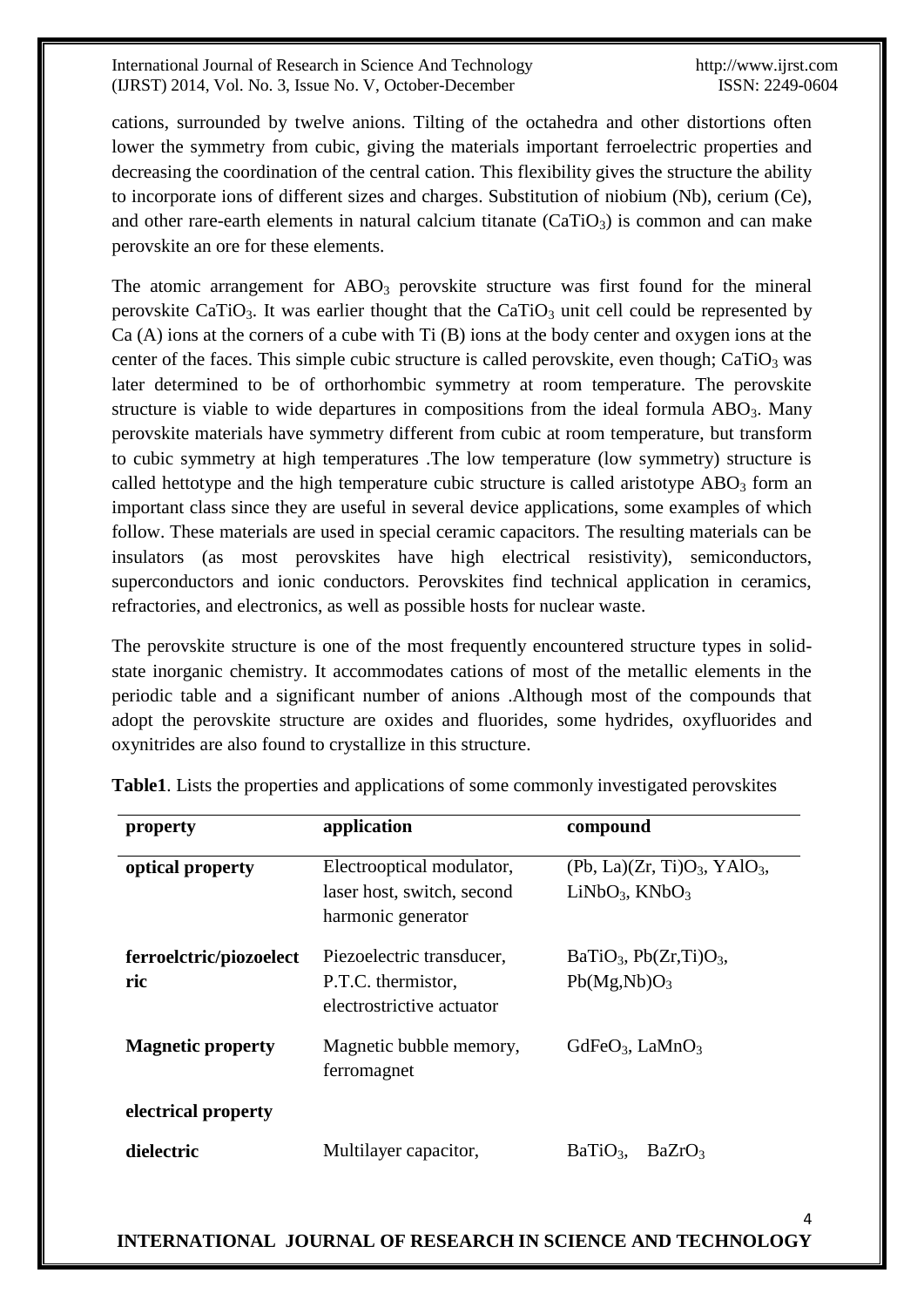| International Journal of Research in Science And Technology<br>(IJRST) 2014, Vol. No. 3, Issue No. V, October-December |                                             | http://www.ijrst.com<br>ISSN: 2249-0604                     |
|------------------------------------------------------------------------------------------------------------------------|---------------------------------------------|-------------------------------------------------------------|
|                                                                                                                        | dielectric resonator, thin film<br>resistor |                                                             |
| ionic conducting                                                                                                       | Solid electrolyte                           | $(La, Sr)(Ga, Mg)O3 - \delta$                               |
| proton conducting                                                                                                      | SOFC electrolyte, hydrogen<br>sensor        | $BaCeO3$ , $SrCeO3$ , $SrZrO3$ ,<br>$(La, Sr)MnO3 - \delta$ |
| mixed conducting                                                                                                       | SOFC electrode                              | $BaPrO3$ , LaCoO <sub>3</sub>                               |
| <b>Super conducting</b>                                                                                                | superconductor                              | $Ba(Pb, Bi)O_3$                                             |
| catalytic property                                                                                                     | catalyst                                    | LaFe $O_3$ , La(Ce,Co) $O_3$                                |

### **CONCLUSION**

The perovskite structure is one of the most frequently encountered structure types in solidstate inorganic chemistry. It accommodates cations of most of the metallic elements in the periodic table and a significant number of anions .Although most of the compounds that adopt the perovskite structure are oxides and fluorides, some hydrides, oxyfluorides and oxynitrides are also found to crystallize in this structure. Structurally, the ideal perovskite oxide has a stoichiometry formula of  $ABO<sub>3</sub>$  and belongs to the cubic space group Pm3m (No. 221), with the A cation in a 12-fold coordination site and the B cation in a sixfold coordination site. As shown in Fig. 1, the A cation is located at the body center of the cube, the B cation is at each of the eight corners and the O anion is at each of the centers of the 12 edges. The most common description of a perovskite structure is a three dimensional framework of corner-sharing  $BO_6$  octahedra, with the A cation filling the 12-coordinate cavities.

Owing to the non-Stoichiometric of the cation or anion, the distortion of the cation configuration and the electronic structure arising from mixed-valence, perovskite and perovskite- related materials exhibit versatile physical and chemical properties, which have attracted considerable research interest in materials chemistry. For instance, perovskite ceramics with ferroelectric and piezoelectric properties, such as  $BaTiO<sub>3</sub>$ ,  $PbTiO<sub>3</sub>$ ,  $Bi<sub>2</sub> ZnTiO<sub>6</sub>$ and Bi  $(Mg1/2Ti1/2)O_3$  play a dominant role in the electro ceramics industry. Other industrial applications of perovskites are: catalysis, ion conduction linear and nonlinear optical switching (LiNbO<sub>3</sub>;), super conduction (YBa  $_2$ Cu  $_3O_7$ ;), colossal magnetoresistance etc. Therefore, it is desirable to search for the regularities governing whether perovskite

5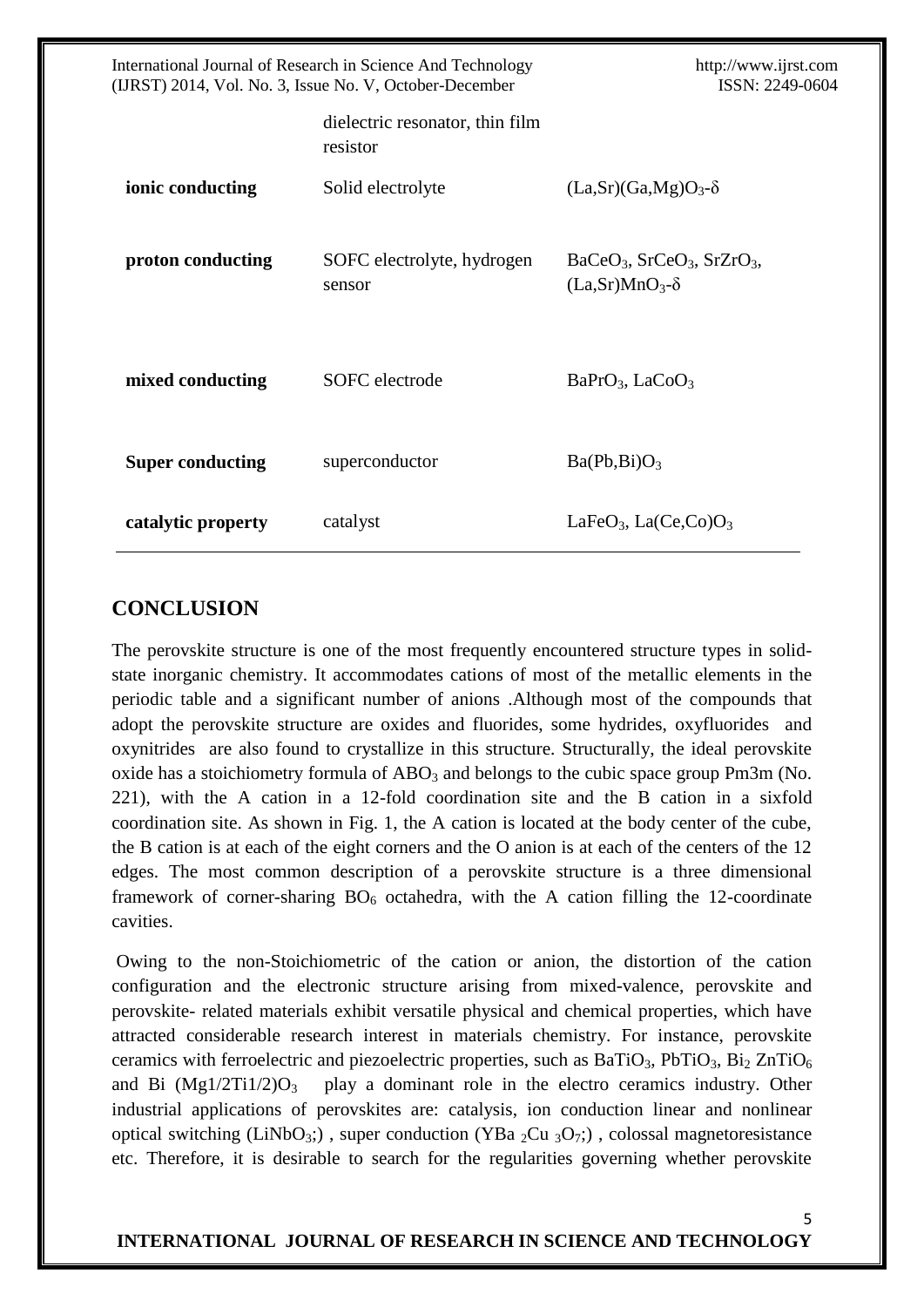compounds can be formed and the factors governing their structural stability, with the aim of providing useful clues for the discovery of novel materials.



**Figure 3** Fragment of the crystal structure of an ideal cubic perovskite. Note the cornersharing  $BO<sub>6</sub>$  octahedra, extending in three dimensions to form the network.

#### **REFERENCES**

[1] F.S.Galasso, Structure, Properties and Preparation of Perovskite- Type Compounds, Pergamon Press, Oxford, 1969.

[2] R.S.Roth, J.Res.Natl. Bur.Stand. 58 (1957) 75.

[3] J. B. Goodenough and J. M. Longo.Crystallographic and Magnetic Properties of Perovskite and Perovskite Related Compounds. Landolt-Bornstein New Series group III, Springer Verlag, New York (1970) Vol. 4a, p. 126.

[4] N.Ramdass, Mater.Sci.Eng. 36 (1978) 231.

[5] O.Fukunaga and T.Fujita, J.Solid State Chem. 8 (1973) 331.

[6] M. Viret; S. von Molnaacuter "Mixed-valence manganites". Advances in Physics 48: 167–293, (1999).

[7] Alexandra Witze ["Building a cheaper catalyst".](http://www.sciencenews.org/view/generic/id/57618/title/Building_a_cheaper_catalyst) Science News Web Edition. (2010).

[8] T. Nitadori, T. Ichiki, M. Misono, Bull. Chem. Soc. Jpn. 61 (1988) 621.

[9] R. Schneider, D. Kiessling, P. Kraak, M. Haftendorn, G. Wendt, Chemische Technik 47 (1995) 4.